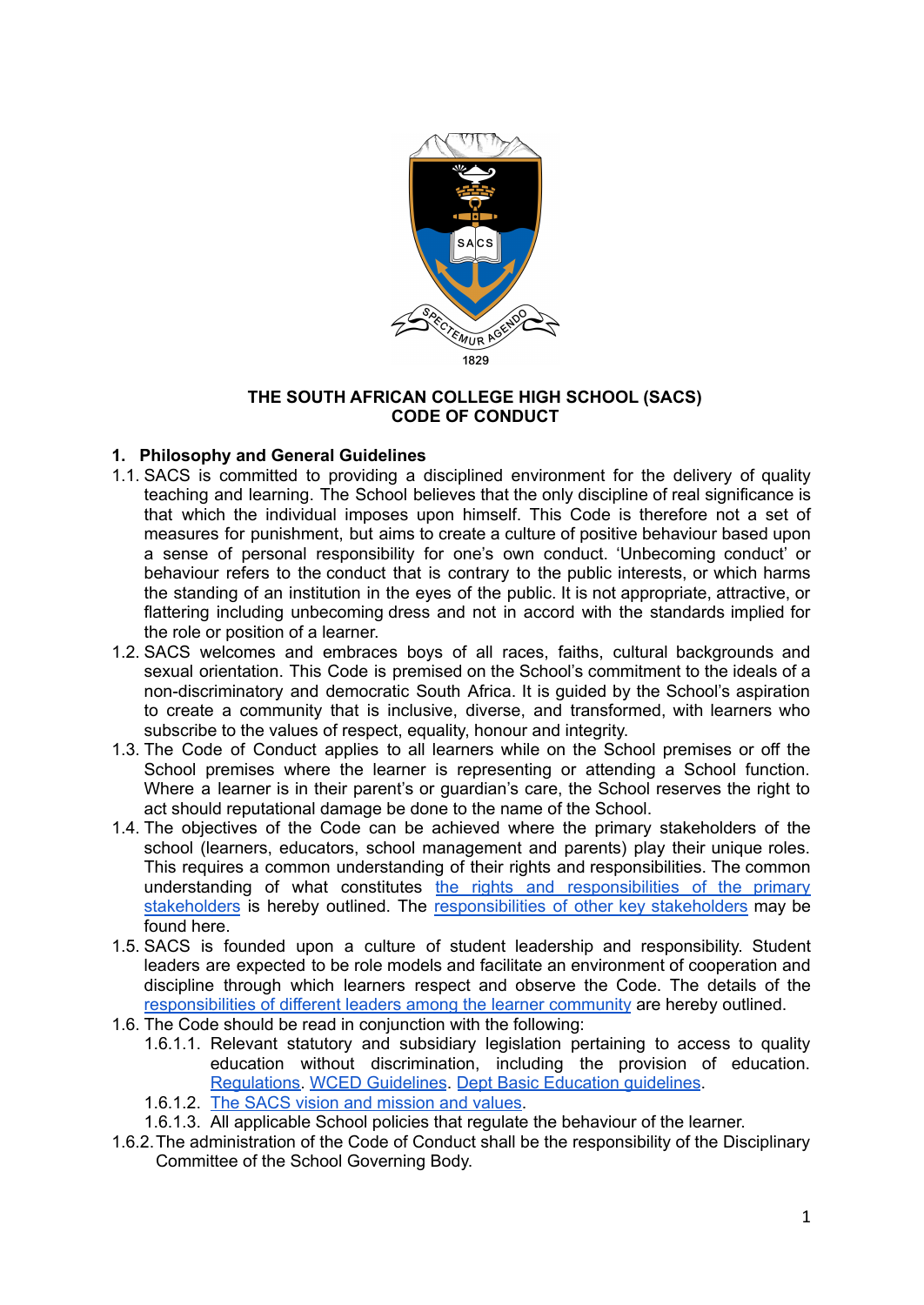# **2. Rules and Application**

## 2.1. General Behaviour

- 2.1.1.Learners at School are to be courteous and considerate towards each other and all members of staff and visitors to the School. No learner should disrupt the learning activity of others or cause physical or emotional harm.
	- 2.1.1.1. Bullying is not tolerated and refers to all behaviour to hurt or exclude another child and involves deliberate use of aggression; unbalanced power relationship; and causing physical or emotional pain. 'Bullying behaviour' includes physical, verbal, written, social or relational intimidation, harassment or victimisation.<br>
	2 1 1 2 'Hate speech' is not tolerated an
	- 'Hate speech' is not tolerated and means speech or writing that is intended to insult, offend, or intimidate a person or group because of some trait including but not limited to race, religion, sexual orientation, national origin, or disability.
	- 2.1.1.3. 'Racism' is not tolerated and means prejudice, discrimination, or antagonism directed against someone or a group of people of a different race to distinguish it as inferior or superior to another race or races.
	- 2.1.1.4. 'Offensive material' is not tolerated and means any published or broadcast content that is likely to be upsetting, insulting, or objectionable to some or most people.
	- 2.1.1.5. 'Assault' is not tolerated and refers to words or conduct intended to put another person in reasonable apprehension of an imminent harmful or offensive contact.
	- 2.1.1.6. 'Fighting' is not tolerated and refers to displaying or engaging in violence, combat, or aggression including the exchange of physical blows or the use of weapons.
	- 2.1.1.7. The School is a place of safety where laws pertaining to public spaces are applicable. No dangerous objects or illegal drugs may be brought onto and/or used on the School property unless authorised by the Principal for educational purposes. 'Dangerous object' means: any explosive material or device that may be employed to cause bodily harm, damage to property, or to render a person temporarily paralysed or unconscious. Illegal drug' means an unlawful substance that has a psychological or physiological effect. The smoking of cigarettes and e-cigarettes, consumption of alcohol or drugs is not permitted on School premises or during any School activity.
	- 2.1.1.8. The following items are not allowed to be brought onto the School campus or be in the possession of a pupil or be kept in that pupil's personal storage areas (e.g. lockers / bags):
		- Alcohol
		- Illegal, harmful, or illegally obtained or possessed drugs or controlled substances and associated drug taking paraphernalia, e.g. hookahs
		- Matches, firelighters or cigarette/ braai lighters
		- Cigarettes, electronic cigarettes (vapes), cigars, tobacco and related products and associated smoking paraphernalia, e.g. cigarette papers
		- Dangerous objects (i.e. weapons) including knives, guns, catapults, slingshots or any article, object or instrument that may be employed to cause bodily harm to a person or damage to property, or to render a person temporarily paralysed or unconscious
		- Pornographic material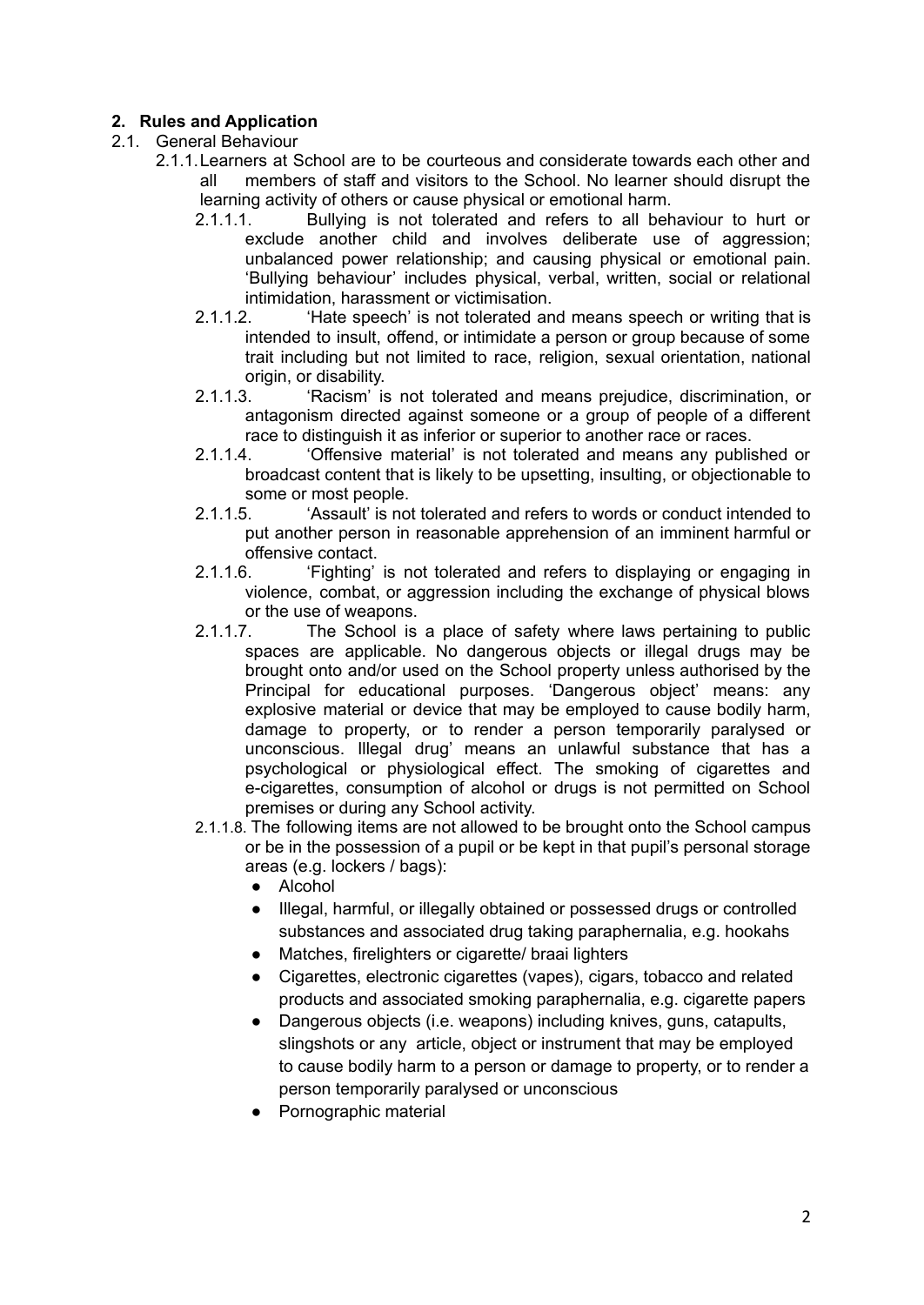- 2.1.1.9. Political activities during school time are prohibited including the display or distribution of associated materials unless such party-political material is related to the curriculum at the school.
- 2.1.1.10. When not in school or on the school campus, learner behaviour is subject to parental discretion and authority for non-school-related activities. However, learners may not say or do anything that will discredit themselves or the School. Any behaviour that brings disgrace to the school in terms of a contravention of school policy, will attract disciplinary consequences.
- 2.2. School and Class Attendance
	- 2.2.1.Parents/guardians, learners, educators, staff and the SGB are jointly responsible for ensuring that all learners attend School.
	- 2.2.2.All learners will attend assembly for the full duration thereof.
	- 2.2.3.Any learners arriving late to school must report to the Secretaries.
	- 2.2.4.Truancy from School is prohibited. Learners absent from school must bring a letter to their tutors explaining their absence. Absence for three (3) days or longer must be supported by a letter from a medical doctor.
	- 2.2.5.Absence from a class, without the permission of the relevant register or subject teacher, is prohibited.
	- 2.2.6.Permission to leave school early must be obtained from the Deputy Headmaster concerned. No learner may leave the School during School hours without communication from a parent/guardian requesting the release of their child and an exit note from the Deputy Principal/Principal.
- 2.3. Classroom Conduct
	- 2.3.1.Classes should start no later than 3 minutes after the bell signalling the end of the previous period or end of break. Learners are expected to be punctual and upon entering the classroom should quietly stand at their allocated desk awaiting the teacher's instructions. A class representative shall be sent to look for a teacher when s/he is not present while all learners remain seated quietly at their desks.
	- 2.3.2.During lessons learners are expected to raise a hand to speak, work quietly and conscientiously, and wait for the teacher's instruction at the end of a lesson.
	- 2.3.3.In the class environment the following behaviour is expected of learners: property is not to be vandalised, papers are not to be left on the desks upon departure from the classroom, no eating is permitted in any room, seating plans are to be maintained, and learners are to encourage a learning atmosphere.
	- 2.3.4.Between lessons, learners should move quickly and quietly in single file keeping to the left-hand side of the corridor. They should use the quickest route to the next classroom avoiding all distractions. At break and at the end of the day, all pupils are to vacate the classrooms ensuring that all litter is picked up and placed in the refuse bin.
	- 2.3.5.Teachers are to ensure that discipline is maintained, and learners are to comply with further instructions teachers may issue to facilitate a suitable learning environment.
- 2.4. General Appearance
	- 2.4.1. Learners are expected to abide by the School Rules with regard to appearance and behaviour when representing the School both during School hours and after School hours, at School and away from School.
	- 2.4.2. Hair must be clean, neat, tidy and well groomed. It should be brushed or combed. No unnatural hair colours, dyes or bleaches are permitted. Hair should not draw undue attention or make a fashion statement. Hair may not be too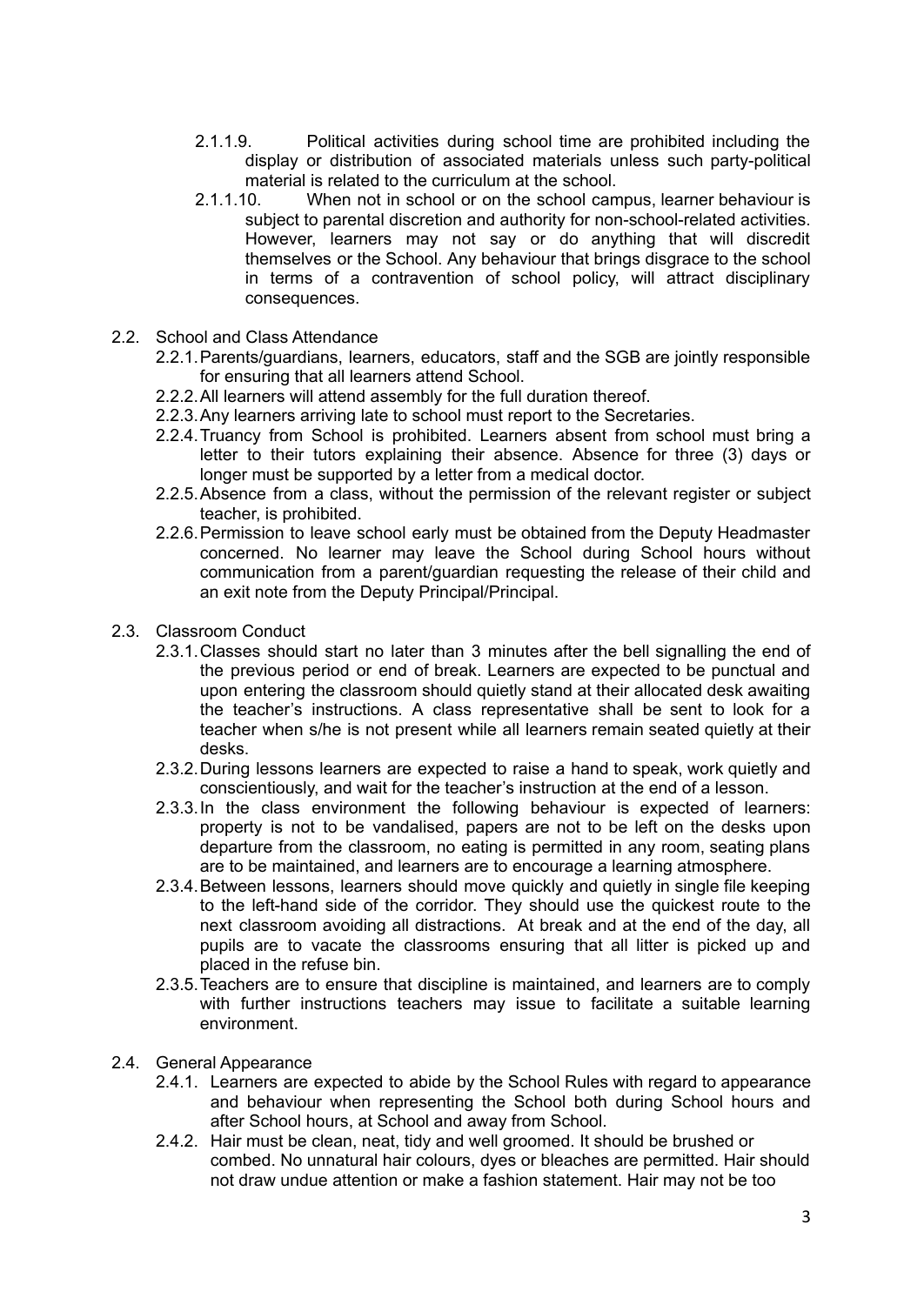long or have too much volume – it may not reach the collar, eyebrows or ears. Hair may not be too short - not less than a no. 4, unless cultural norms apply. No braiding, plaiting, spiking, undercuts or steps allowed. Hair must blend in uniformly. Sideburns may reach halfway down the ear. Teachers or Prefects at any time and at their discretion, can tell learners to cut hair in compliance with this clause. If, at the start of term, a boy returns to school with hair that does not conform to school rules, he will be sent home to have it cut.

- 2.4.3. Learners must be clean-shaven.
- 2.4.4. Fingernails must be kept trimmed short and clean. No earrings, jewellery, accessories, coloured contact lenses or visible tattoos are allowed.
- 2.4.5. Boarders must comply with additional rules specified by their boarding houses regarding times of shaving, appropriate attire and the times it is to be worn, general hygiene and personal appearance.

#### 2.5. Uniform

- 2.5.1. School [uniform](https://sacshigh.org.za/wp-content/uploads/2021/09/Uniform-Description.docx.pdf) must be worn with pride and only the official school uniform worn at the designated times specified, is acceptable. Learners are to ensure their uniform is marked. Prefects will inspect learners for any uniform deviation.
- 2.5.2. Only learners who have applied and received the necessary permission from the School Governing Body, may deviate from official School uniform for religious and cultural reasons as contemplated in the Accommodation of Religious or Cultural Rights in this Code.
- 2.5.3. During events that allow the wearing of casual wear, learners should wear neat, presentable clothes. Beachwear, tight-fitting clothes, clothes that are see-through and/or too revealing are not allowed. Hair, shoes and accessories should be neat.
- 2.5.4. Boarders must comply with additional rules specified by their boarding houses regarding appropriate clothing to be worn.
- 2.6. Academic Programme
	- 2.6.1. Learners must meet the challenges set by the teacher and will be responsible for their own academic progress.
	- 2.6.2. Homework and test timetables must be adhered to and work completed with due care.
	- 2.6.3. A doctor's certificate is required for any formal assessment missed.
	- 2.6.4. Students wishing to apply for a change in subjects, must comply with the relevant procedure which will entail their parent/guardian submitting a written application to the Headmaster. The Headmaster will notify the learner on the success of his application.

### 2.7. Extracurricular Activities

- 2.7.1.School Extra-Curricular activities form a valuable and integral part of the holistic education of every learner. All learners are expected to participate in at least one (1) sport, cultural and/or service activity per term. Once a learner has committed to an activity, attendance is compulsory. Involvement in an activity will span the entire season/duration in which that activity takes place.
- 2.7.2.The learner is expected to adopt the correct etiquette pertaining to the specific activity always. Appropriate kit/ uniform will be worn to practices and inter-school fixtures. When not worn, sports and other kit must be carried in the appropriate sports bag.
- 2.7.3.Learners must attend practices and missing a practice without a valid excuse in writing from the learner's parents may result in consequences. It is the responsibility of the learner to check notices on the times and dates of practices and matches, and to excuse themselves in good time when they cannot attend.
- 2.7.4.Learners must always show sportsmanship both on and off the field.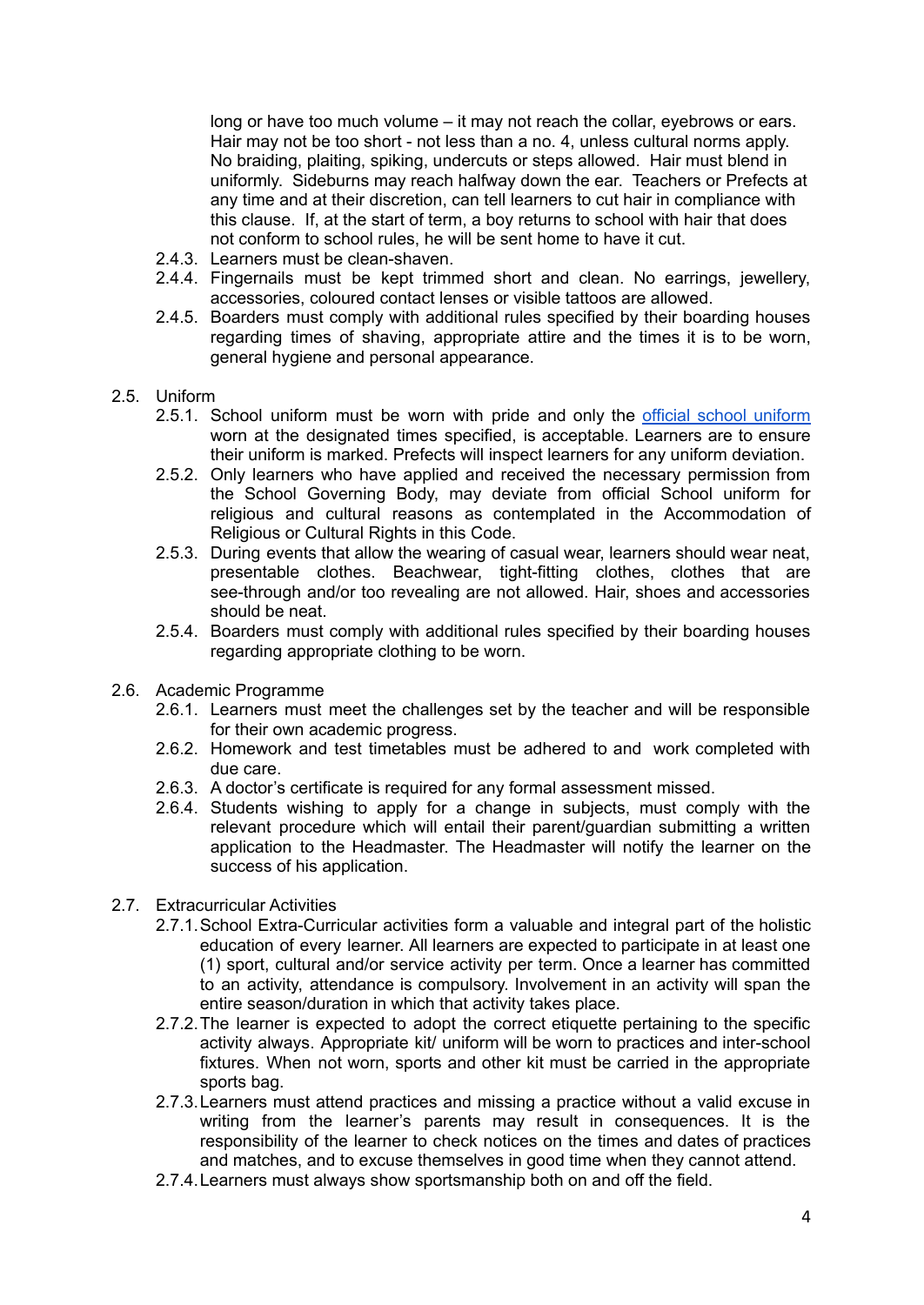- 2.7.5.Each learner is assigned a House and must comply with his respective House rules, which will include (but are not limited to) the distinctive attire to be worn and when. Participation in inter house events is compulsory and will attract rewards and recognition. It is the learner's responsibility to check their house's respective notice boards for the purposes of knowing what events are scheduled.
- 2.8. Travel and Transport
	- 2.8.1.Impeccable behaviour is demanded when travelling whether to and from school, general commuting in public, private, or school transport and other modes.
	- 2.8.2.Correct full uniform to be worn neatly and tidily when commuting in public, private, or school transport and other modes or occasions for travel.
	- 2.8.3.Learners may not hitchhike while in school uniform (formal or sports uniform).
	- 2.8.4.Learners with licences may neither drive or park on the campus.
	- 2.8.5.It is the responsibility of parents/guardians to be aware of when their son/ward may need to travel by public transport from time to time in order to get to and from sport. Learners are encouraged to travel in pairs.
	- 2.8.6.Boarders are not permitted to have a car and only adult designated drivers may transport a Boarder. No SACS student or student still at school may transport a boarder.
	- 2.8.7.Boarders will be expected to comply with additional rules specified by their boarding houses regarding travel and transport.

#### 2.9. Technology

- 2.9.1. Learners must familiarise themselves with the Social [Media](https://sacshigh.org.za/wp-content/uploads/2021/09/SACS-SOCIAL-MEDIA-POLICY.docx-1.pdf) Policy and Information [Communication](https://sacshigh.org.za/wp-content/uploads/2021/06/Acceptable-Use-Policy-ICT-SACS-Grades-8-12.pdf) Technology (ICT) Policy of SACS and the examples of unacceptable uses that are referenced in the said policies.
- 2.9.2.Usage of computers in the computer room is for constructive means only during the week. Computers must be used, booked and returned in accordance with the relevant provisions of the ICT policy. No eating, drinking, or vandalizing any of the computer equipment is permitted. Additionally, no learner may delete or copy files onto the hard drive and/ or change the settings of the hardware setup. Learners are required to report any damage to equipment used.
- 2.9.3.Boys are reminded of their responsibilities as digital citizens when using Social Media. Disciplinary consequences may apply when learners fall short of the mark. Learners are expected to take note of the relevant provisions of the ICT policy with regard to private and public online platforms.
- 2.9.4.Boarders will be expected to comply with additional rules specified with regard to the possession, use, movement and safekeeping of personal computers, cell phones and all other technological devices.
- 2.10. Corridors, Tuckshop and the Hall
	- 2.10.1. Learners must walk on the left keeping noise at an acceptable level. Eating along the corridors is prohibited.
	- 2.10.2. All learners must line up in an orderly fashion when purchasing items from the Tuckshop. It is the responsibility of learners to ensure that the Tuckshop is always kept neat and tidy. Rudeness and disruptions will result in learners being punished or suspended from the Tuckshop.
	- 2.10.3. Everyone is to treat the hall with the utmost respect. No eating or drinking in the hall is permitted. The hall and foyer are off-limits except on assembly days unless arrangements have been made for music learners by Music Staff. Learners must always talk quietly in the hall, and be silent as soon as the first teacher enters at assembly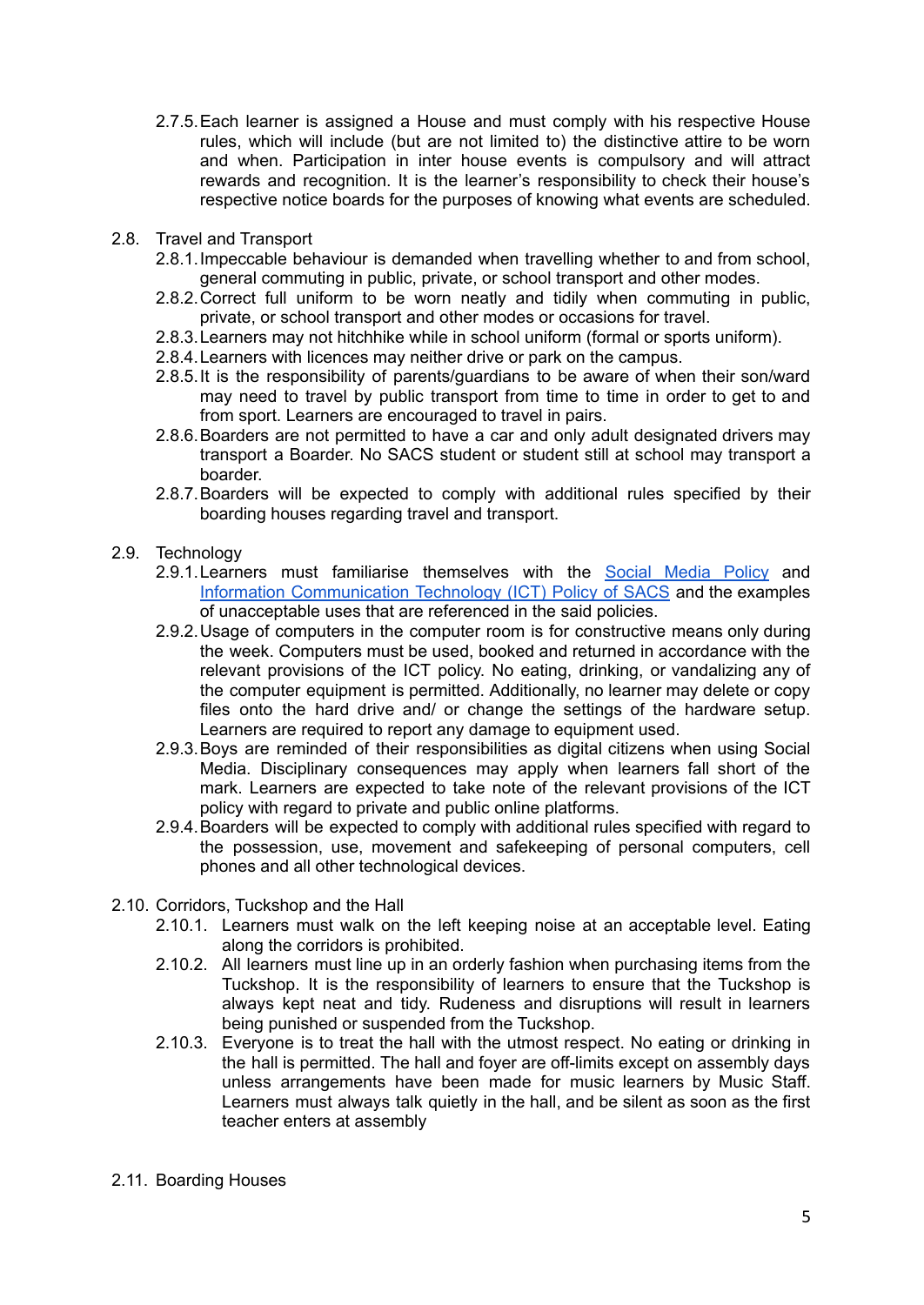- 2.11.1. Each boarding house will have specific rules with respect (but not limited) to the expectations of boarders during different activities and permissible conduct in and out of the dormitories. A copy of these rules will be supplied to the learner upon admission to the boarding house. It is the responsibility of each boarder to familiarise themselves with these rules and adhere to them.
- 2.11.2. The Boarding House is a shared space of learners from diverse backgrounds. Interactions between boarders must be respectful and accommodative of the unique intersectional personality that each boarder brings in terms of their race, religion, culture and sexual orientation. The School will not tolerate any disrespect, exclusion or discrimination of a learner on account of his race, religion, culture and sexual orientation.
- 2.11.3. All staff assigned to the boarding houses must be treated with great respect. The staff in their different capacities are responsible for ensuring compliance with the rules set out above.
- 2.12. Privileges and Student Leadership
	- 2.12.1. Matrics have rights and privileges in relation to their enjoyment of specific areas in the school and wearing of certain attire. In addition, Matric boarders are entitled to additional privileges outlined in the boarding house rules.
	- 2.12.2. Matrics are expected to set an example to the rest of the School and will have the right to refer learners that infringe on this Code to a prefect.
- 2.13. Accommodation of Religious or Cultural Rights
	- 2.13.1. Religious and cultural practices that do not infringe on the laws of South Africa will be accommodated as a deviation from the Code where the following conditions are met:
		- 2.13.1.1. The learner, assisted by the parent, applies in writing for a deviation specifying the rule in this Code that is offensive to the learner's religious or cultural rights as protected by the Constitution.
		- 2.13.1.2. The proof of membership to the religious or cultural practice.
		- 2.13.1.3. The provision of a reasonable interpretation of the religious or cultural practice, how it deviates from the Code, and how the School can accommodate the same.
	- 2.13.2.The SGB must consider the application and, if it is satisfied, the application will be granted in writing
	- 2.13.3.Permitted deviations must be based on core religious beliefs and cultural practices on a permanent basis and that are compulsory for the learner to comply.
	- 2.13.4.The deviation must specify the extent of the exemption from the normal rules and must clearly identify the conduct that will be allowed and the conditions under which such deviation will be applicable to the learner.

### **3. Disciplinary System**

- 3.1. Offences are graded according to the nature and degree of seriousness of the offences, of which Grade 7 offences are the most serious. See Levels of [Consequence](https://sacshigh.org.za/wp-content/uploads/2021/06/SACS-Level-of-Consequence-Discipline-Structure.pdf) for a list of the offences making up each of the Grades.
- 3.2. Boarders are expected to be versed in the additional rules specified by their boarding houses and the specific boarding house disciplinary system where those rules are infringed. A copy of the rules and the system will be supplied to the learner upon admission to the boarding system.
- 3.3. All offences requiring a disciplinary hearing shall be in accordance with a [prescribed](https://sacshigh.org.za/wp-content/uploads/2021/06/The-Disciplinary-Hearing-Procedure-Sanctions.pdf) [procedure](https://sacshigh.org.za/wp-content/uploads/2021/06/The-Disciplinary-Hearing-Procedure-Sanctions.pdf), which is based upon the fundamental right to a fair and reasonable hearing. The steps to be followed prior and during the hearing are outlined hereby.

## **4. Amendment and Revisions**